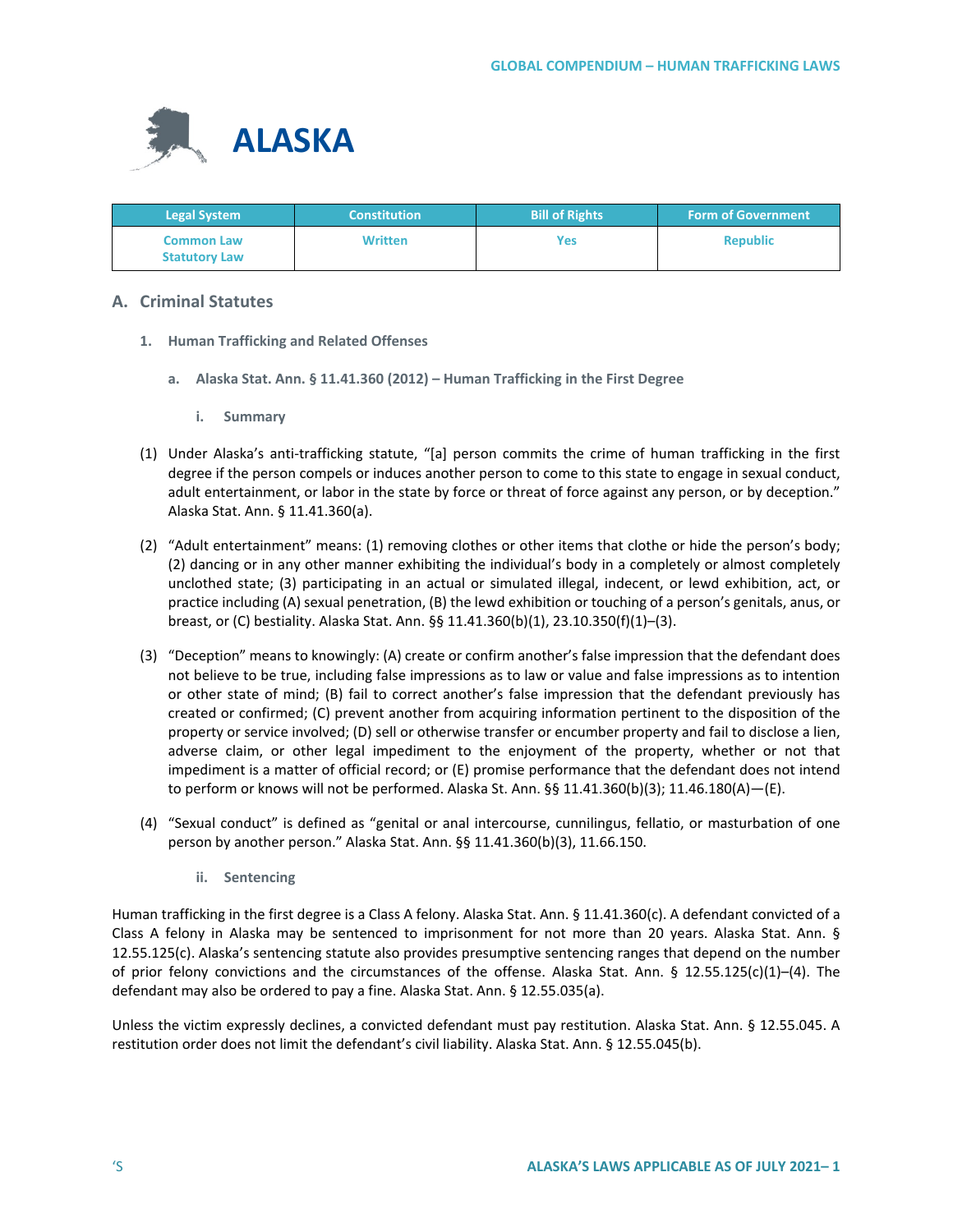**iii. Statute of Limitations**

Prosecution for human trafficking in the first degree may be commenced at any time. Alaska Stat. Ann. § 12.10.010(a)(9).

- **b. Alaska Stat. Ann. § 11.41.365 (2006) – Human Trafficking in the Second Degree**
	- **i. Summary**

Under Alaska's anti-human trafficking statute, "[a] person commits the crime of human trafficking in the second degree if the person obtains a benefit from the commission of human trafficking under [acts constituting human trafficking in the first degree], with reckless disregard that the benefit is a result of the trafficking." Alaska Stat. Ann. § 11.41.365(a).

**ii. Sentencing**

Human trafficking in the second degree is a Class B felony. Alaska Stat. Ann. § 11.41.365(b). A defendant convicted of a Class B felony may be sentenced to imprisonment for not more than 10 years. Alaska Stat. Ann. § 12.55.125(d). Alaska's sentencing statute also provides presumptive sentencing ranges that depend on the number of prior felony convictions and the circumstances of the offense. Alaska Stat. Ann. § 12.55.125(d)(1)–(4). The defendant may also be ordered to pay a fine. Alaska Stat. Ann. § 12.55.035(a).

Unless the victim expressly declines, the convicted defendant must pay restitution. Alaska Stat. Ann. § 12.55.045. A restitution order will not limit the defendant's civil liability. Alaska Stat. Ann. § 12.55.045(b).

**iii. Statute of Limitations**

Prosecution for human trafficking in the second degree may be commenced at any time. Alaska Stat. Ann. § 12.10.010(a)(9).

- **c. Alaska Stat. Ann. § 11.66.110 (2016) – Sex Trafficking in the First Degree**
	- **i. Summary**
- (a) A person is criminally liable for sex trafficking in the first degree "if the person (1) induces or causes another person to engage in prostitution through the use of force; (2) as other than a patron of a prostitute, induces or causes another person who is under 20 years of age to engage in prostitution; or (3) induces or causes a person in that person's legal custody to engage in prostitution." Alaska Stat. Ann. § 11.66.110(a).
- (b) In a prosecution under part (2), it is not a defense that the defendant reasonably believed that the person induced or caused to engage in prostitution was 20 years of age or older. Alaska Stat. Ann. § 11.66.110(b).
	- **ii. Sentencing**

Sex trafficking in the first degree is usually a Class A felony. Alaska Stat. Ann. § 11.66.110(c).

A person convicted of sex trafficking in the first degree because the person, "as other than a patron of a prostitute, induces or causes another person who is under 20 years of age to engage in prostitution" is guilty of an unclassified felony. Alaska Stat. Ann. § 11.66.110(d).

A defendant convicted of sex trafficking in the first degree may be sentenced to imprisonment for not more than 99 years. Presumptive ranges depend on the age of the victim, the number of prior felony convictions, and other circumstances of the offense. The range is subject to adjustment. Alaska Stat. Ann. § 12.55.125(i). The defendant may also be ordered to pay a fine. Alaska Stat. Ann. § 12.55.035(a).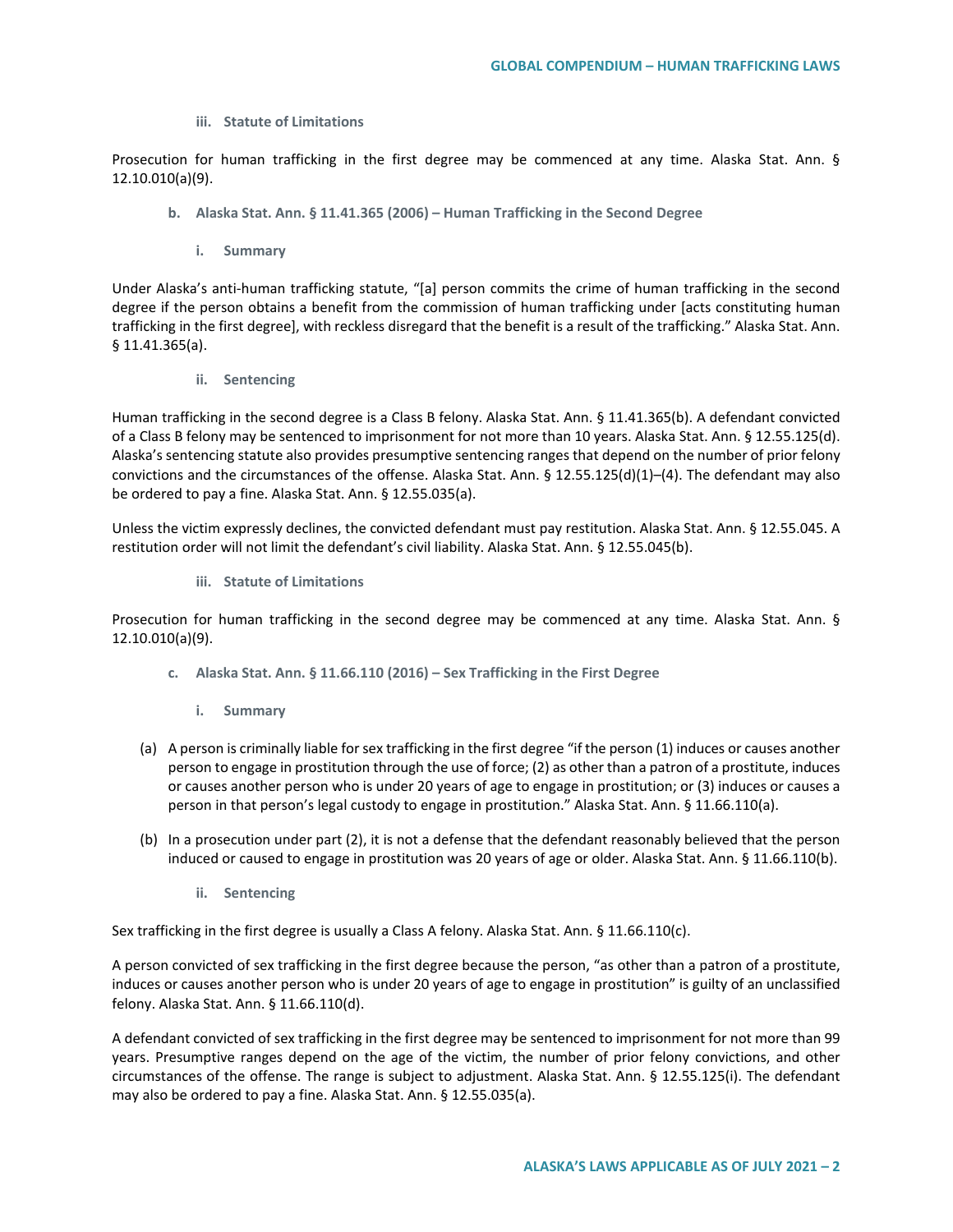Unless the victim expressly declines, a convicted defendant must pay restitution. Alaska Stat. Ann. § 12.55.045. A restitution order will not limit the defendant's civil liability. Alaska Stat. Ann. § 12.55.045(b).

**iii. Statute of Limitations**

Prosecution for sex trafficking in the first degree may be commenced at any time if: (1) at the time of the offense, the victim was under 18 years of age, or (2) the offense is an unclassified, Class A, or Class B felony or is committed against a person who, at the time of the offense, was under 20 years of age. Alaska Stat. Ann. § 12.10.010(a)(5), (8). Otherwise, the general statute of limitations is five years. Alaska Stat. Ann. § 12.10.010(b)(2).

- **d. Alaska Stat. Ann. § 11.66.120 (2016) – Sex Trafficking in the Second Degree**
	- **i. Summary**

A person commits the crime of sex trafficking in the second degree if the person: (1) manages, supervises, controls, or owns, either alone or in association with others, a prostitution enterprise other than a place of prostitution; (2) procures or solicits a patron for a prostitute; or (3) offers, sells, advertises, promotes, or facilitates travel that includes commercial sexual conduct as enticement for travel. Alaska Stat. Ann. § 11.66.120(a).

"[C]ommercial sexual conduct" means sexual conduct for which anything of value is given or received by any person. *Id*.

**ii. Sentencing**

Sex trafficking in the second degree is a Class B felony. Alaska Stat. Ann. § 11.66.120(b). A defendant convicted of a Class B felony may be sentenced to imprisonment for not more than 10 years. Alaska Stat. Ann. § 12.55.125(d). The defendant may also be ordered to pay a fine. Alaska Stat. Ann. § 12.55.035(a).

Unless the victim expressly declines, a guilty defendant must pay restitution. Alaska Stat. Ann. § 12.55.045. A restitution order will not limit the defendant's civil liability. Alaska Stat. Ann. § 12.55.045(b).

**iii. Statute of Limitations**

Prosecution for sex trafficking in the second degree may be commenced at any time if: (1) at the time of the offense, the victim was under 18 years of age, or (2) the offense is an unclassified, Class A, or Class B felony or is committed against a person who, at the time of the offense, was under 20 years of age. Alaska Stat. Ann. § 12.10.010(a)(5), (8). Otherwise, the general statute of limitations is five years. Alaska Stat. Ann. § 12.10.010(b)(2).

- **e. Alaska Stat. Ann. § 11.66.130 (2017) – Sex Trafficking in the Third Degree**
	- **i. Summary**

A person commits the crime of sex trafficking in the third degree if the person (1) receives compensation for prostitution rendered by another; and (2) with the intent to promote prostitution, (A) manages, supervises, controls, or owns, either alone or in association with others, a place of prostitution; (B) as other than a patron of a prostitute, induces or causes another person who is 20 years of age or older to engage in prostitution; (C) receives or agrees to receive money or other property derived from prostitution; or (D) engages in conduct that institutes, aids, or facilitates a prostitution enterprise. Alaska Stat. Ann. § 11.66.130(a).

**ii. Sentencing**

Sex trafficking in the third degree is a Class C felony. Alaska Stat. Ann. § 11.66.130(c). A defendant convicted of a Class C felony in Alaska may be sentenced to imprisonment for not more than five years. Alaska Stat. Ann. § 12.55.125(c). Alaska's sentencing statute also provides presumptive sentencing ranges that depend on the number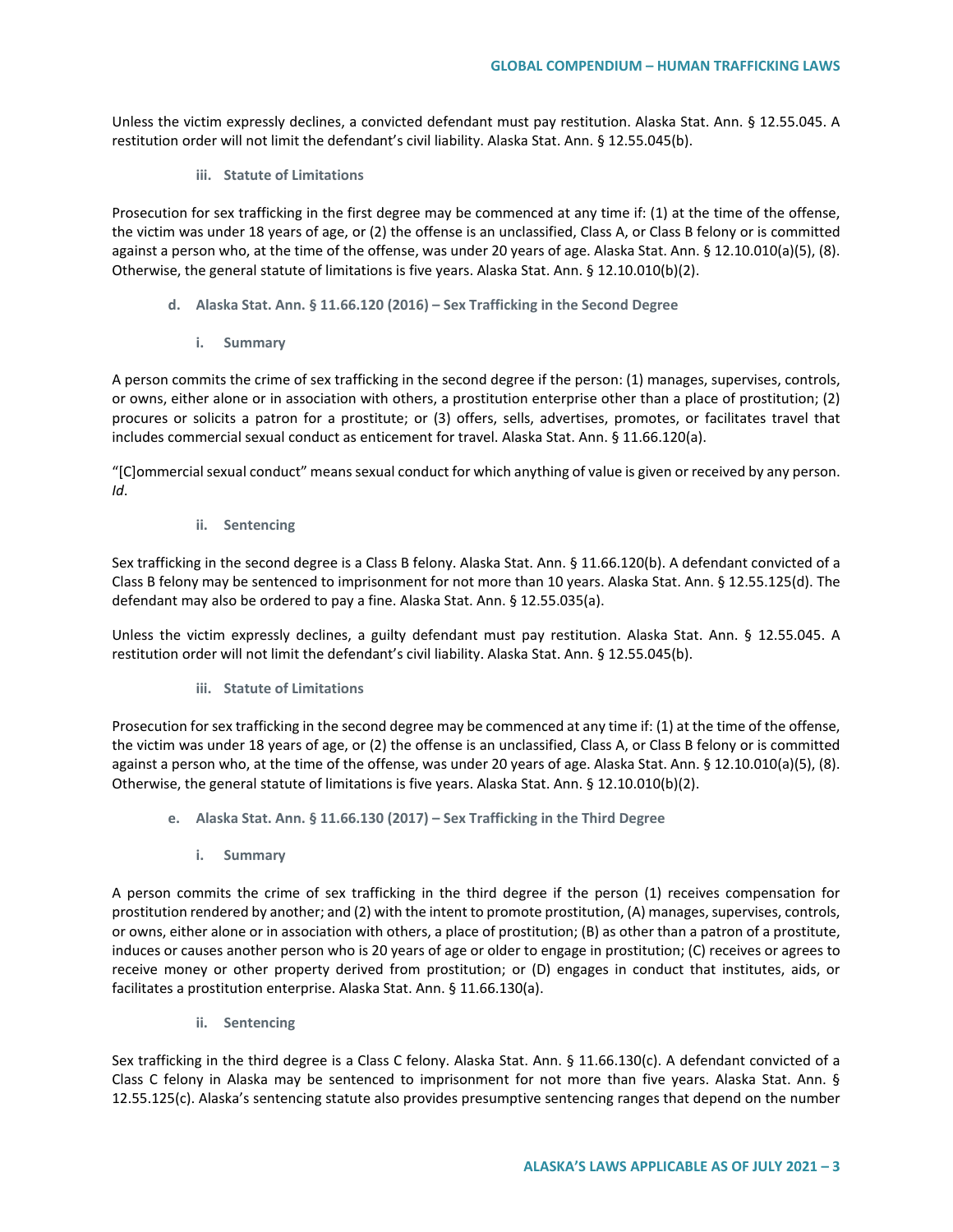of prior felony convictions and the circumstances of the offense. Alaska Stat. Ann. § 12.55.125(c)(1)–(4). The defendant may also be ordered to pay a fine. Alaska Stat. Ann. § 12.55.035(a).

Unless the victim expressly declines, a convicted defendant must pay restitution. Alaska Stat. Ann. § 12.55.045. A restitution order will not limit the defendant's civil liability. Alaska Stat. Ann. § 12.55.045(b).

**iii. Statute of Limitations**

Prosecution for sex trafficking in the third degree may be commenced at any time if: (1) at the time of the offense, the victim was under 18 years of age, or (2) the offense is an unclassified, Class A, or Class B felony or is committed against a person who, at the time of the offense, was under 20 years of age. Alaska Stat. Ann. § 12.10.010(a)(5), (8). Otherwise, the general statute of limitations is five years. Alaska Stat. Ann. § 12.10.010(b)(2).

- **f. Alaska Stat. Ann. § 11.66.135 (2017) – Sex Trafficking in the Fourth Degree**
	- **i. Summary**

A person commits the crime of sex trafficking in the fourth degree if the person (1) receives compensation for prostitution services rendered by another; and (2) engages in conduct that institutes, aids, or facilitates prostitution under circumstances not proscribed under Alaska Stat. § 11.66.130(a)(2)(D). Alaska Stat. Ann. § 11.66.135(a).

**ii. Sentencing**

Sex trafficking in the fourth degree is a Class A misdemeanor. Alaska Stat. Ann. § 11.66.135(c). A Class A misdemeanor in Alaska is punishable by imprisonment for not more than one year and a fine of up to USD 25,000. Alaska Stat. Ann. §§ 12.55.035, 12.55.135.

Unless the victim expressly declines, a convicted defendant must pay restitution. Alaska Stat. Ann. § 12.55.045. A restitution order will not limit the defendant's civil liability. Alaska Stat. Ann. § 12.55.045(b).

**iii. Statute of Limitations**

Prosecution for sex trafficking in the fourth degree may be commenced within five years after commission of the offense. Alaska Stat. Ann. § 12.10.010(b)(2).

**g. Prostitution**

A person may not be prosecuted for engaging in sexual conduct for a fee if the person "witnessed or was a victim of, and reported to law enforcement in good faith," crimes including sex trafficking; evidence supporting the prosecution was obtained or discovered as a result; and the person cooperated with law enforcement personnel. Alaska Stat. Ann. § 11.66.100.

**2. Online Child Sexual Exploitation and Child Pornography Offenses**

Alaska Stat. Ann. § 11.41.452 – Online Enticement of a Minor

Alaska Stat. Ann. § 11.41.455 – Unlawful Exploitation of a Minor

Alaska Stat. Ann. § 11.61.125 – Distribution of Child Pornography

Alaska Stat. Ann. § 11.61.127 – Possession of Child Pornography

Alaska Stat. Ann. § 11.61.129 – Forfeiture of Property Used in Indecent Viewing or Photography or Child Pornography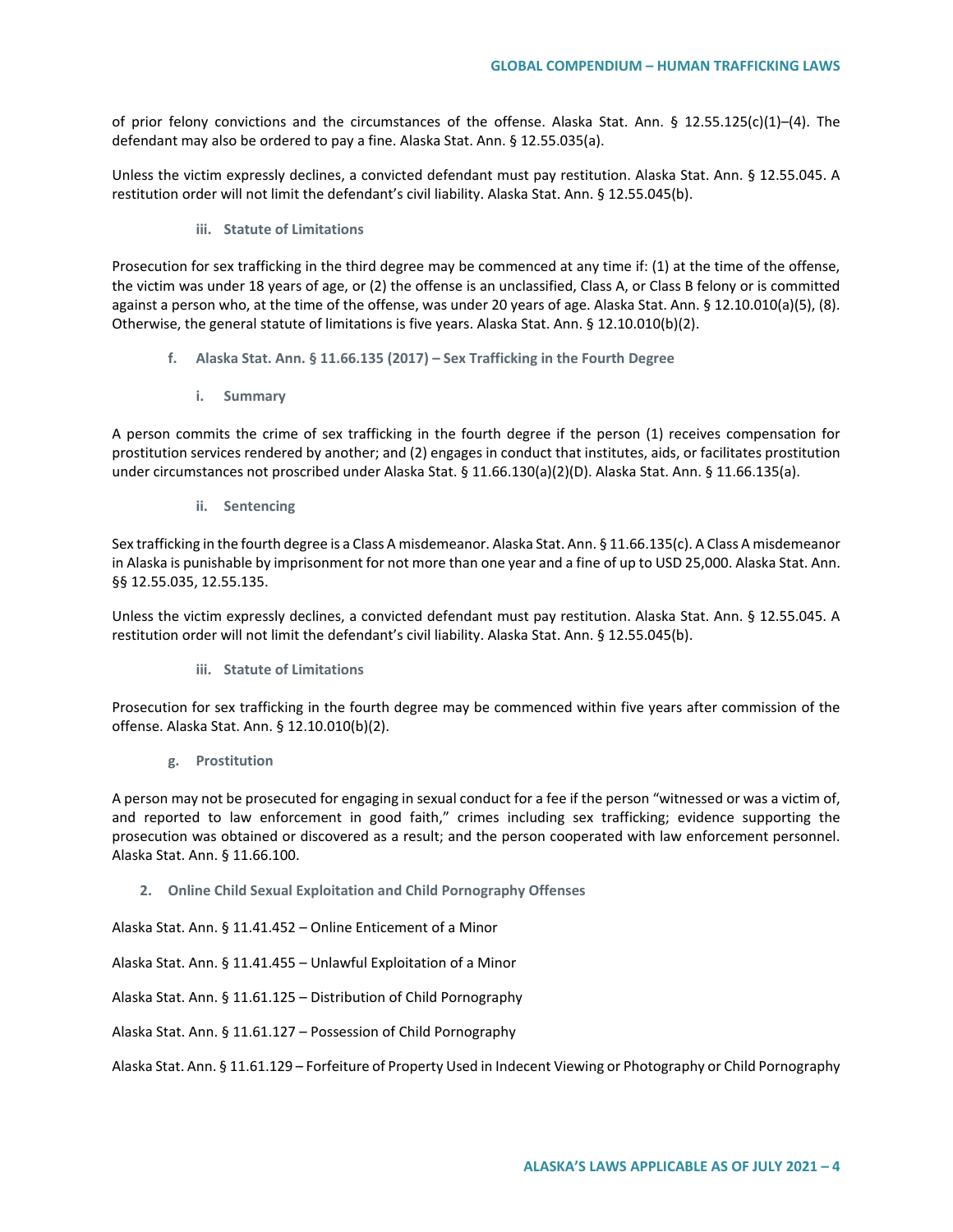**3. Alaska Stat. Ann. § 12.65.087 – Sex Offender Registration Act**

The Alaska Sex Offender Registration Act requires everyone convicted of a sex offense or child kidnapping to register personal information, including place of employment and residential address, into a statewide public database. Alaska Stat. Ann. § 12.63.010. A "sex offense" for registration purposes includes the offenses of sexual abuse of a minor, enticement of a minor, unlawful exploitation of a minor, and certain sex trafficking offenses. Alaska Stat. Ann. § 12.63.100.

# **B. Civil Liability Statutes**

**1. Alaska Stat. Ann. § 09.10.065 (2013) – Commencement of Lawsuits for Acts Constituting Sexual Offenses**

A person may bring a civil lawsuit to recover damages for (1) felony sexual abuse of a minor, (2) felony sexual assault, (3) unlawful exploitation of a minor, (4) felony sex trafficking, or (5) felony human trafficking. Alaska Stat. Ann. § 09.10.065.

**2. Alaska Stat. Ann. § 09.55.650 (1998) – Claim Based on Sexual Abuse to a Minor Under 16 Years of Age**

A person who, as a minor under 16 years of age, was the victim of sexual abuse may sue the perpetrator for damages. Alaska Stat. Ann. § 09.55.650(a).

"Sexual abuse" includes unlawful exploitation of a minor. Alaska Stat. Ann. § 09.55.650(c).

### **C. Additional Statutes Specific to Human Trafficking**

**1. Alaska Stat. Ann. § 12.61.140 (1991) – Disclosure of Victim's Name**

Alaska protects from public disclosure the names of victims of online enticement and unlawful exploitation of a minor.

**2. Alaska Stat. Ann. § 18.67.101 (2017) – Violent Crimes Compensation Board**

Victims of human trafficking in any degree, sex trafficking in the first degree, or sex trafficking for prostitution are eligible to apply for compensation through the Violent Crimes Compensation Board for personal injury or death that resulted from the offense. Alaska Stat. Ann. § 11.66.130(a)(2)(B).

**3. Alaska Stat. Ann. § 23.10.110 (2015) – Alaska Wage and Hour Act**

An employee may recover the amount of unpaid wages plus an equal amount in liquidated damages. The employee may bring a civil lawsuit or file a claim through the Department of Labor and Workforce Development. A prevailing employee may recover attorney's fees and costs. Alaska Stat. Ann. § 23.10.110. Employers who fail to pay wages in accordance with the Act may also be subject to civil and criminal penalties. Alaska Stat. Ann. § 23.10.140.

More information is available a[t https://labor.alaska.gov/lss/forms/wageclaim.PDF.](https://labor.alaska.gov/lss/forms/wageclaim.PDF)

### **D. Significant Cases**

No significant cases regarding Alaska's human trafficking statutes were found.